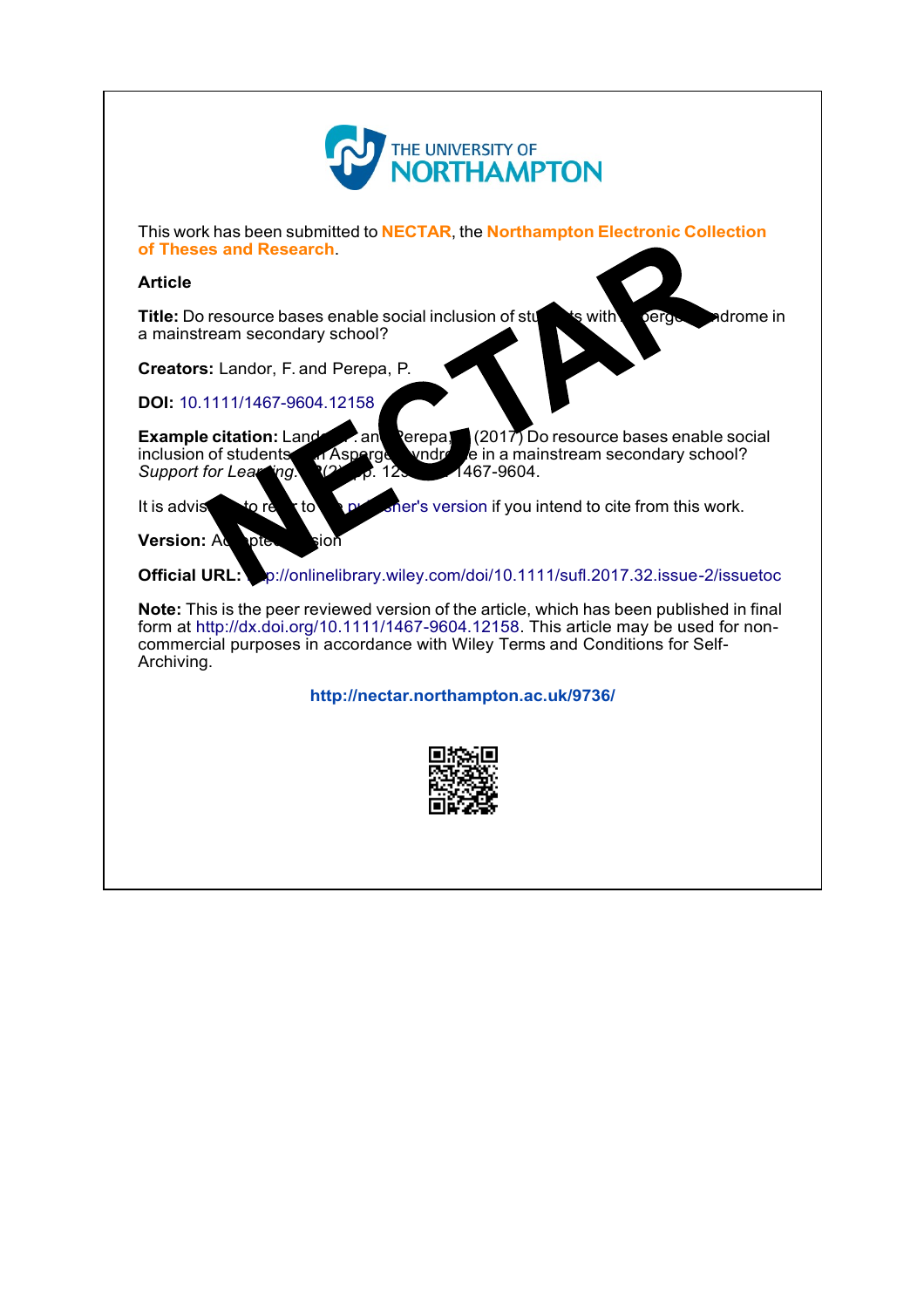# **Do resource bases enable social inclusion of students with Asperger syndrome in a mainstream secondary school?**

### **Introduction**

The international movement towards inclusion has seen legislation in the UK geared towards educating children with special educational needs (SEN) in mainstream schools. Whilst it is agreed that the primary principle of inclusive education is that all children should have the opportunity to learn together, definitions of inclusion have developed from meaning simply to integrate pupils with SEN in mainstream schools (Lewis, 1993), to putting direct responsibility on schools to accommodate for the needs of all students and to embrace their diversity (Rix et al., 2009). Successful inclusion has often been measured by the academic achievement of pupils with SEN (Farrell et al., 2007) and by the impact of inclusion on pupils without SEN (Kalambouka et al., 2007). The current research is concerned with inclusion in terms of the social experience for students with Asperger syndrome and considers that the goal of social inclusion is 'promoting and maintaining acceptance and friendships' for these students in the mainstream school environment (Boutot, 2007, p.156).

# **Asperger syndrome and inclusion**

It is often stated that pupils with SEN benefit both socially and academically from being educated alongside their mainstream peers (Dybvik, 2004; Farrell, 2001), however, others argue that it can lead to poorer social outcomes for such children, particularly for those on the autism spectrum (Warnock, 2010). Given that difficulties in social development are a central characteristic of people with Asperger syndrome it can be understood why the demands of the social environment in school can be problematic for them. Research has shown that typical characteristics, such as social naivety, social anxiety and problems with social interaction are more likely to lead to bullying (Cappadocia et al., 2012), loneliness (Locke et al., 2010) social exclusion by peers (Symes and Humphrey, 2010; Wainscot et al., 2008) and in some cases even exclusion from school (Humphrey, 2008).

The secondary school environment can be particularly difficult for students with Asperger syndrome due to the consistent changes throughout the day (Moore,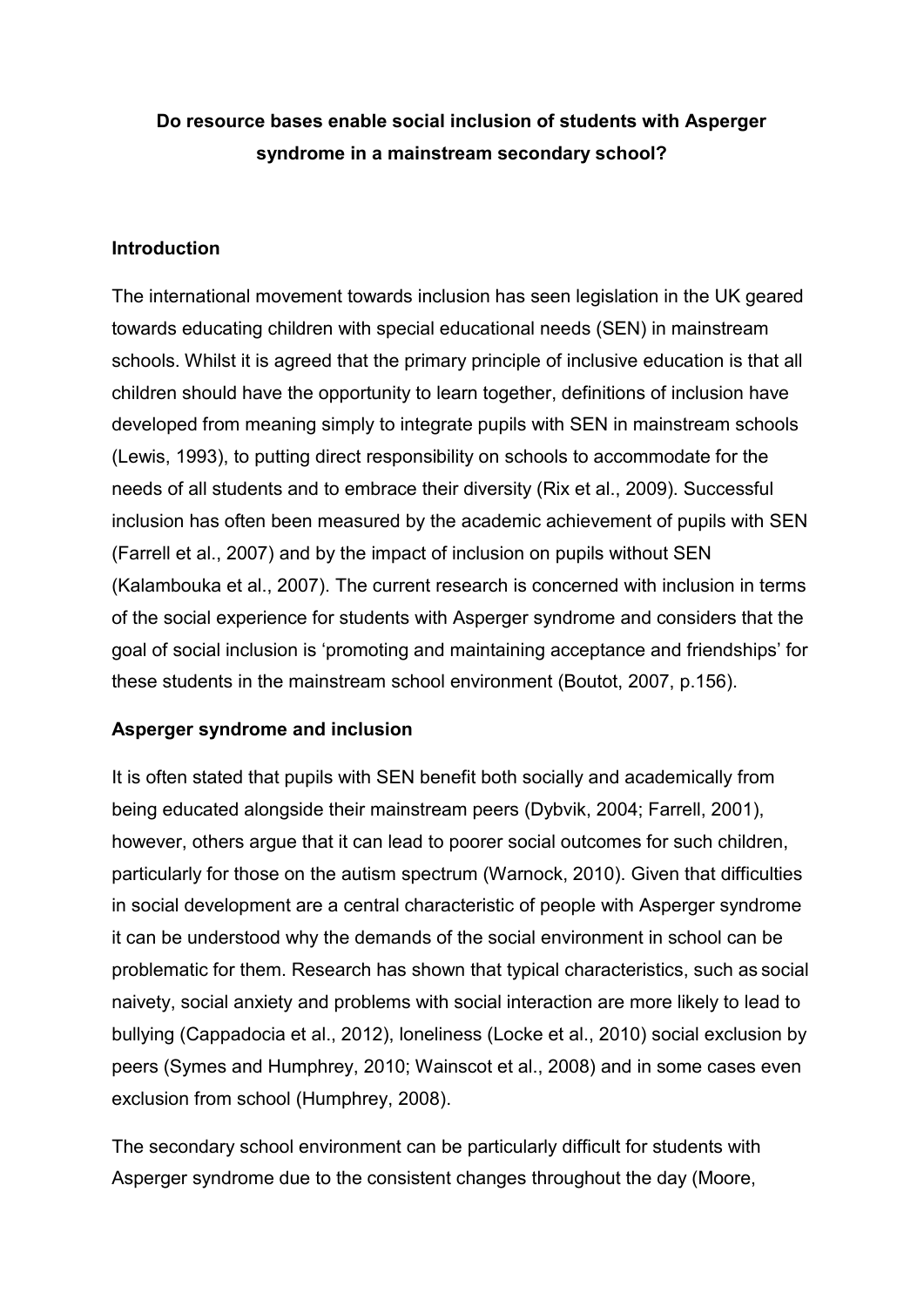2007), the increased complexities of social groupings in adolescents (Tobias, 2009) and the noisy and chaotic environment (Humphrey and Parkinson, 2006). It is recognised that schools must have practices in place in order to meet the needs of individuals with Asperger syndrome, however it is also widely acknowledged that no single intervention can meet the varying needs of all the students on the spectrum in a school (Jones et al., 2008). Therefore, it is useful to recognise some of the principles which help schools to promote social inclusion for these students.

Lack of peer awareness is consistently reported in literature as a significant factor contributing to the social exclusion of students with autism (Jones and Frederickson, 2010; Humphrey, 2008). It has been suggested that schools can address this issue by tactfully raising awareness of the condition in order to improve understanding amongst peers and promote social inclusion (Locke et al., 2010).

As well as improving peer awareness, Jones and Frederickson (2010) suggest that school practices should seek to include strategies which improve the social skills of pupils on the spectrum. While it is anticipated that children with autism will benefit socially from being educated in the mainstream (Frederickson and Furnham 2004; Farrell, 2001), literature suggests that specific social skills training is required in order to promote an understanding of the social rules for everyday behaviour which these students do not understand naturally (Myles and Simpson, 2001).

Humphrey (2008) recognises that making changes to the school environment can be beneficial in promoting the social inclusion of pupils on the spectrum. Considering that these students prefer to have consistency and routine, autism friendly environments are intended to reduce stress and enable social adjustment for them (Jordan, 2005). Particular attention is given in the literature to difficulties which may arise during unstructured times (Tobias, 2009; Wainscot et al., 2008). In their study, Wainscot et al., (2008) found that students with Asperger syndrome in a secondary school mostly spent break times in classrooms or the school library. Tobias (2009) used focus groups with students with autism, which highlighted the availability of quiet spaces as a useful place to escape the noise and feel secure. Both studies indicate that students on the spectrum prefer to spend unstructured times in a safe, quiet environment which can be considered by some as contrary to the aim of social inclusion by some people.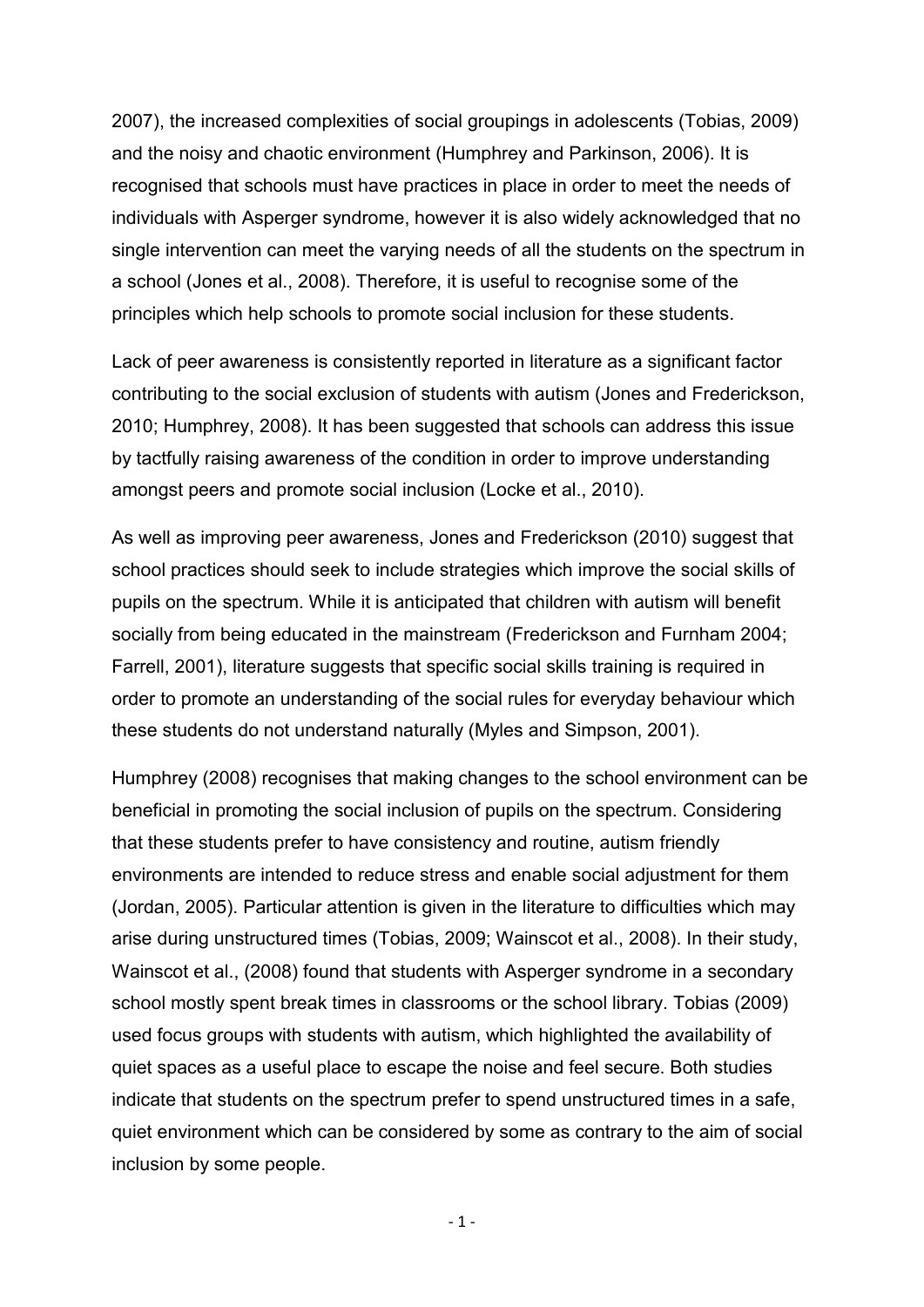Research also suggests that teachers play a critical role (Park and Chitiyo, 2009; Thorpe and Shafiul Azam, 2010) in making inclusion a success, hence the majority of the research focuses on teachers perceptions and beliefs. For example, Avramidis and Norwich (2002) found that the type of disability and the perceived level of support were the main factors in influencing teacher perceptions of inclusion. Emam and Farrell (2009) found that teachers base their perceptions about the success of inclusion on the level of support which is available in school. This suggests that, as also found by Humphrey and Lewis (2008), a positive school ethos can have a critical role in promoting the inclusion of children on the spectrum.

Emam and Farrell's (2009) research also raised the issue that teaching assistants have varying roles in educational settings. The role of learning support assistants (LSAs) has been highlighted in government policies as an essential support for pupils with SEN (DfE, 2011). In a systematic review of support staff in mainstream schools, Alborz et al., (2009) concluded that LSAs needed to find a balance between encouraging learning and participation, and the possible impact of their presence on the pupils' social interaction in the classroom. These findings, based mainly on primary schools, incite the need for further research on the impact of having an LSA on the social inclusion for students with Asperger syndrome in mainstream secondary schools where the students are likely to be more aware of being different.

Resourced provisions in mainstream schools are often suggested as the best model (Jordan, 2008; Ofsted, 2006). Frederickson et al., (2010) conducted a study which compared the provision for pupils on the autism spectrum in schools with and without a resourced unit, which showed that the features of schools with a specialist unit were related to parental satisfaction. Considering the views of parents is considered as a key component of service provision under various legislations in the UK. It is suggested that parental satisfaction is influenced by the level of staff training and expertise about autism (Frederickson et al., 2010). Similarly, Whitaker (2007) found that parents were most satisfied with provision when school staff understood and empathised with their children's difficulties, and when the schools' responses to individual needs were flexible.

The proposed research questions were designed in order to build upon the existing knowledge around factors which facilitate social inclusion of students with Asperger

- 2 -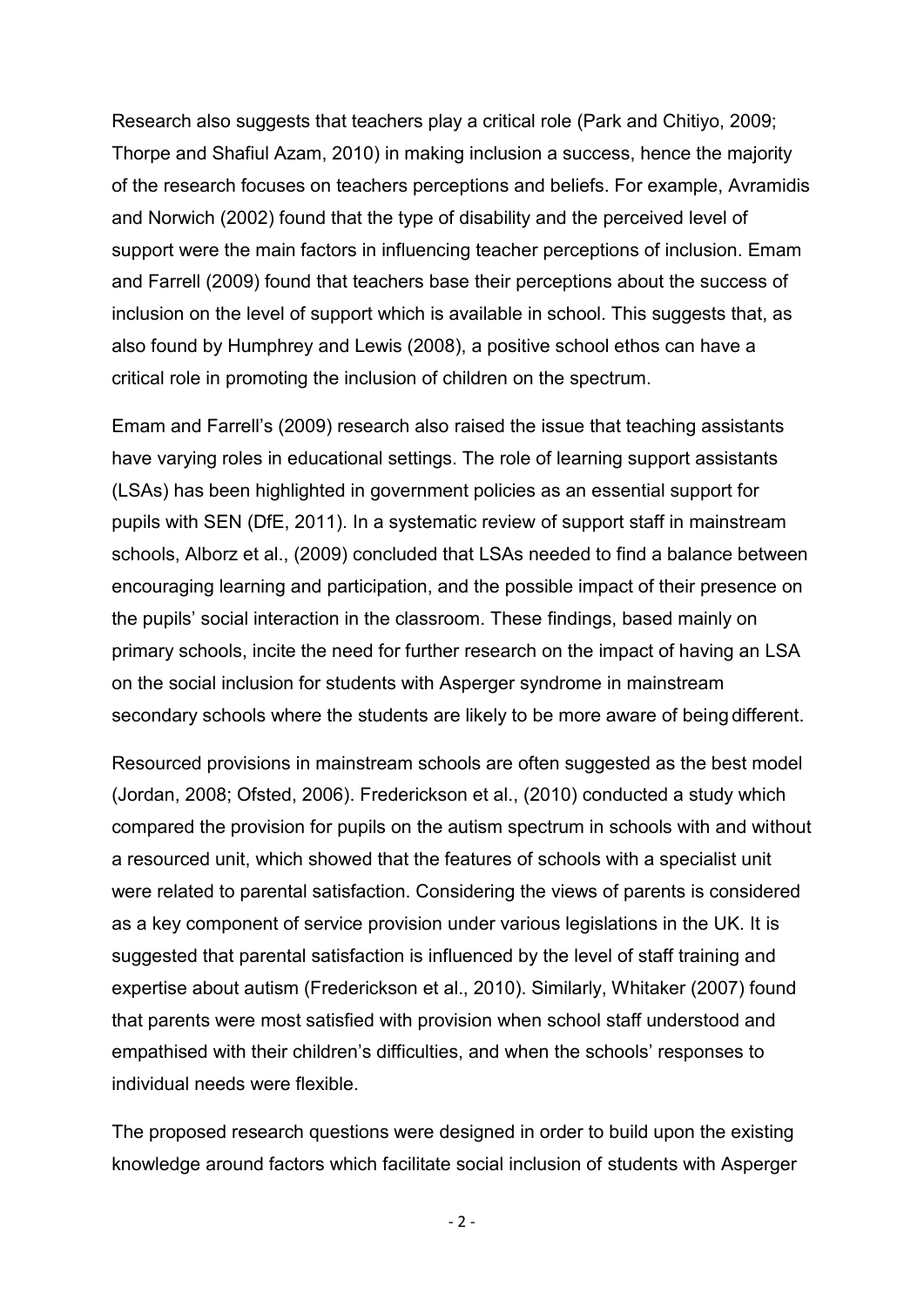syndrome and evaluate whether a resource base can enhance or hinder this process within a secondary school setting. The specific research questions are:

- What practices are in place to promote the social inclusion of students with Asperger syndrome?
- How is the social experience of schooling for these students perceived by members of staff?
- How do parents of these children perceive their child's schooling experience in terms of social experience?

#### **Methodology and methods**

A case study approach was chosen as it provides an intense and focused exploration of a situation (Willig, 2008) using multiple sources of evidence which was deemed to be appropriate to understand the differing perspectives. The participating school was chosen using purposive sampling (Cohen et al., 2011) as the research specifically required a secondary school with resource base for students with Asperger syndrome. The chosen school had a resourced provision for ten years with a capacity for twelve students, however at the time of the study thirteen students were enrolled, all of whom were boys. The participants of the study consisted of seven members of staff, which included the head of the resource provision (HoRP), four teachers and two LSAs along with eight parents of the students attending the resource base. We felt that it was important to gather these different perspectives to provide a comprehensive picture of the research focus.

As one of the aims of the study was to find out which practices are in place, a documentary analysis of the school's policies regarding students with SEN was carried out to contextualise the findings. Semi-structured interviews were used to gather the views of staff members and questionnaires were used with the parents. The developed questionnaire included both closed and open questions, which meant that parents were given the opportunity to express their personal opinions, reducing the limitations of pre-set categories (Cohen et al., 2011). It was assumed that the increased anonymity provided by the questionnaires was likely to lead to more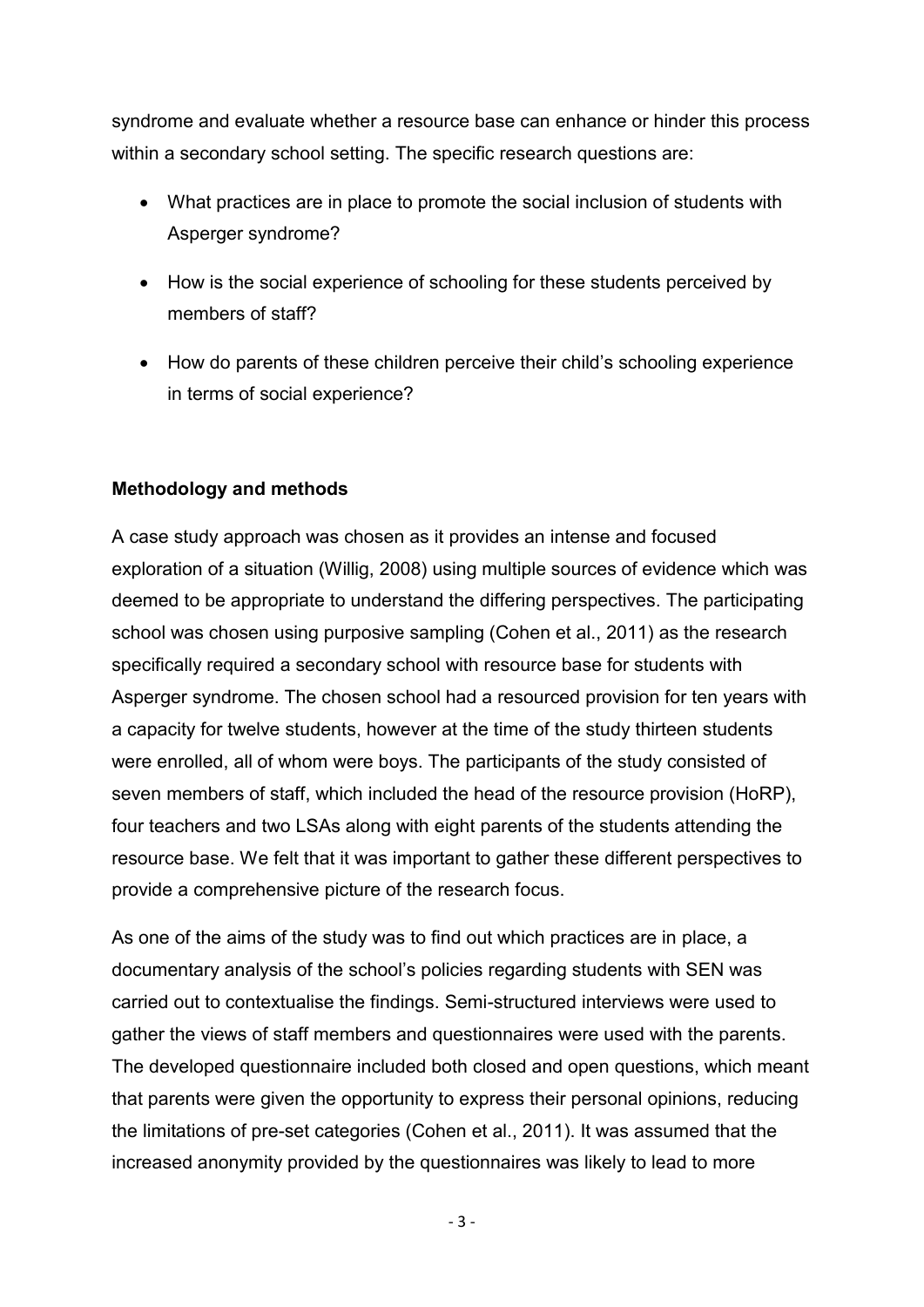honest responses from the parents. Out of the thirteen questionnaires sent out, eight were filled in and returned via a self-addressed envelope. All ethical principles such as seeking informed consent, providing anonymity and confidentiality were followed in the research.

# **Discussion of findings**

The data from all the three sources was analysed using thematic analysis. The findings identified five key themes which all relate to aspects of schooling which affect the students' social inclusion, whether directly or indirectly. These are; learning social skills, a safe place, peer awareness of children with Asperger syndrome, LSA support, and attitudes to inclusion; which will be used to present the data.

#### Learning social skills

In line with the school's behaviour policy, it was found that students from the resourced provision are given additional support via a social skills programme and the use of Comic Strip conversations (Gray, 1998). The majority of parents reflected on the positive effects of social skills training which their child receive stating that it

*'teaches the art of conversation, understanding body language, facial expressions and how to interact with others'.* (Parent 2)

and that this is

*'linked to particular difficulties they are having and appropriate developmental stage they are at'.* (Parent 7)

In addition, members of staff stressed that the children's social skills are constantly monitored and developed throughout the school day:

*"Informally we are teaching social skills all the time, from the minute they walk in the door to the minute they go home….because we're watching, we're listening"* (HoRP)

*"You are developing students' social skills anyway through that mainstream stuff"* (Teacher 1)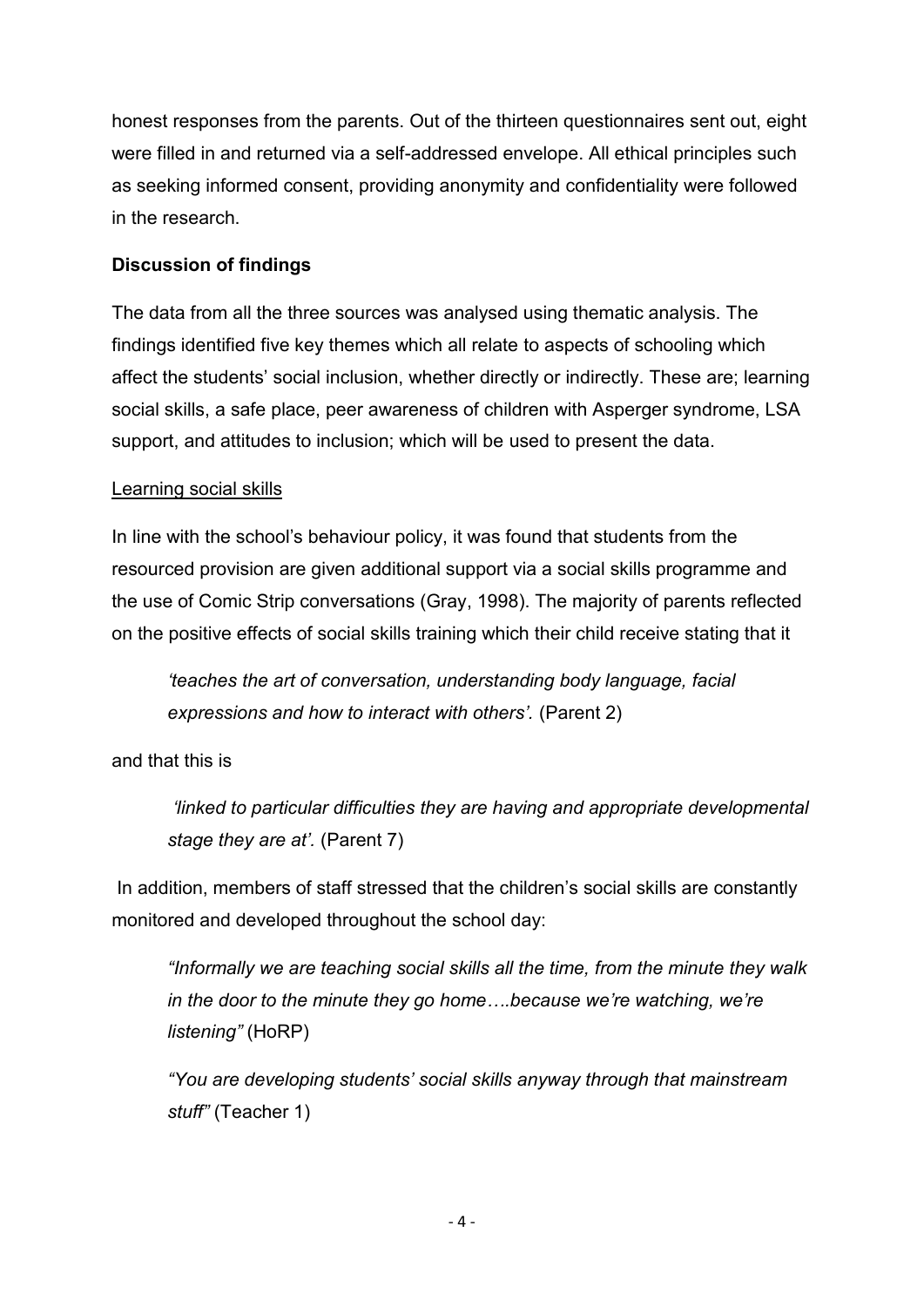"*They're taught in terms of group-work, this is how we do group-work, and from the very beginning, so those sorts of social skills in a learning environment"* (Teacher 3)

These findings support the principle that social skill training is considered to be beneficial to the social inclusion of students with Asperger syndrome by both staff and parents. It also highlights the benefit of having a resourced provision with skilled staff who have the time, resources and expertise to deliver such training. However alongside this, it identifies that members of staff regard exposure to the mainstream environment as an important method of learning social skills. The acquisition of these skills from exposure to a mainstream environment is not frequently discussed in the literature in relation to children with autism, however, it is generally accepted that students benefit socially and academically from being in the mainstream (Farrell, 2001). The staff in this setting were suggesting that schools should strike a balance between teaching social skills formally and letting them develop naturally through exposure.

#### A safe place

The findings indicate that not all students with Asperger syndrome required a safe space:

*"We have one or two who always choose not to be in the unit and they are the two more confident […] they're able to go out and spend break times outside and manage it well. The ones that don't feel they can manage actually come in here [the resource centre] and they are very happy to do so, they're very sociable actually, and they're very friendly toward each other"* (LSA 2)

"*Some of them, you know, are quite happy to be out with their mates, while other-ones are happier being in here, but that's a choice that they have, and I think that's probably the sensible thing about it, it's a choice that they make"*  (Teacher 2)

On the other hand as suggested in the literature (Tobias, 2009; Wainscot et al. 2008; Humphrey and Symes, 2010) some students preferred having a quiet room in which they could spend their unstructured times.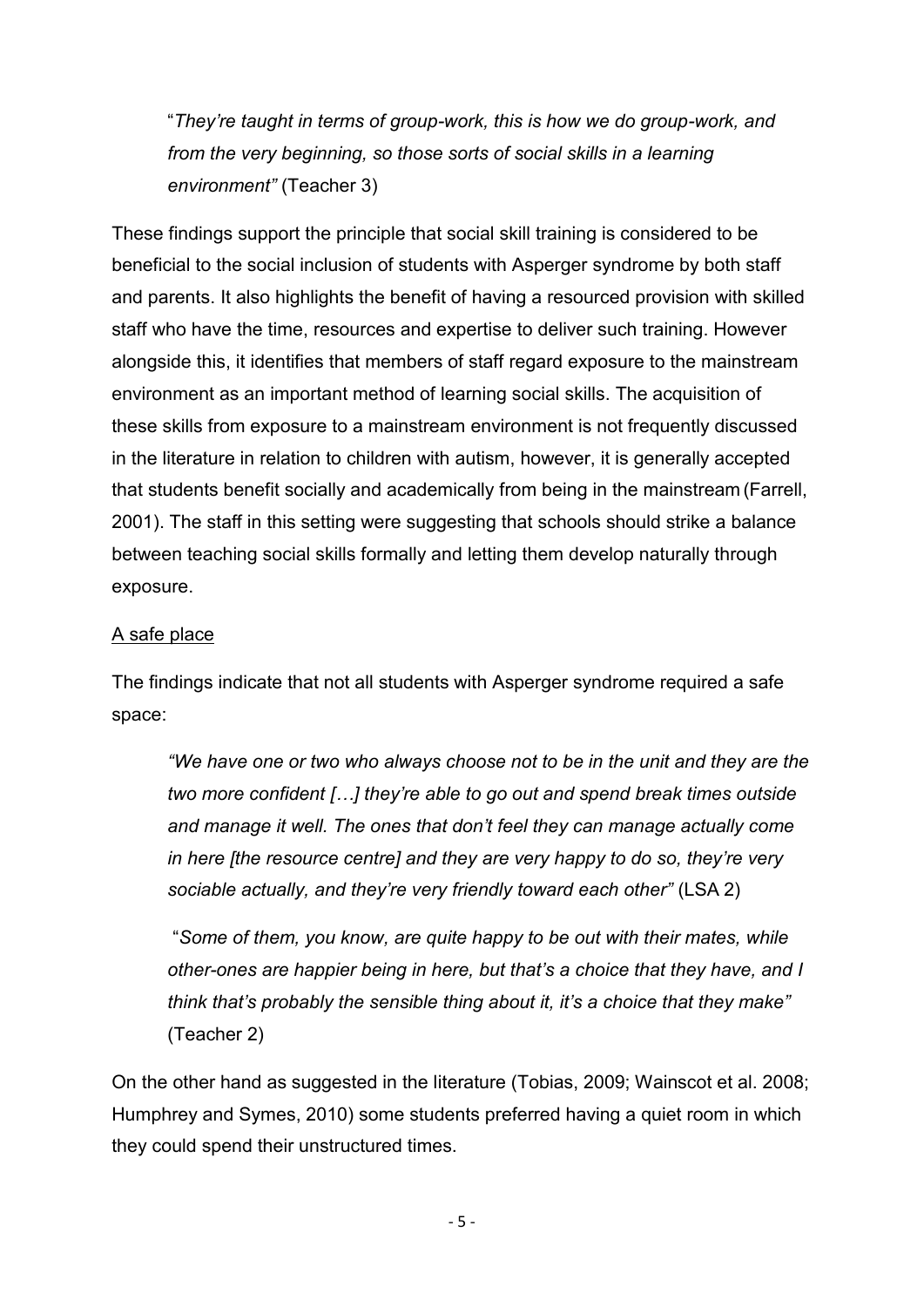*"I think because this is a nice quiet safe place and they can be themselves, they've said that themselves, that they can be autistic in here, and everybody knows and nobody minds"* (LSA 1)

*"I think if they want to come in and feel safe then they come in, I think the majority do, the odd one or two maybe go out, but I think the majority come in"*  (Teacher 3)

As suggested in the literature, having a safe, quiet place does seem to be important for some students. Having the resourced provision at this school means that unstructured times can be spent either alone, or with other students who have Asperger syndrome. However, considering the previous section where members of staff stated exposure to the mainstream environment as a crucial method of learning social skills, it can be queried whether having a resourced provision which students use to escape the mainstream school is actively encouraging the social exclusion for such students. It also highlights that even though all the students had the same condition, individual preferences vary, and it is important to pay attention to these differences to provide an environment where the children can thrive.

#### Peer awareness

The staff stated that although neuro-typical students have an awareness of the resourced provision on site, they generally have little or no understanding of what having autism meant.

*"I don't think they really understand the spectrum, let's say, but I think they know because all the boys have an LSA"* (Teacher 2)

*"I don't think they always understand what Asperger's is… they do know that they're slightly different"* (LSA 2)

It appeared that the reason students are not directly informed about autism is based on respecting the child's rights to privacy:

*"…when students come into the school, they are aware that they are different, but they also want to be like everyone else. So there is a bit about respecting their own confidentiality about what they want other people to know and what they don't want them to know"* (HoRP)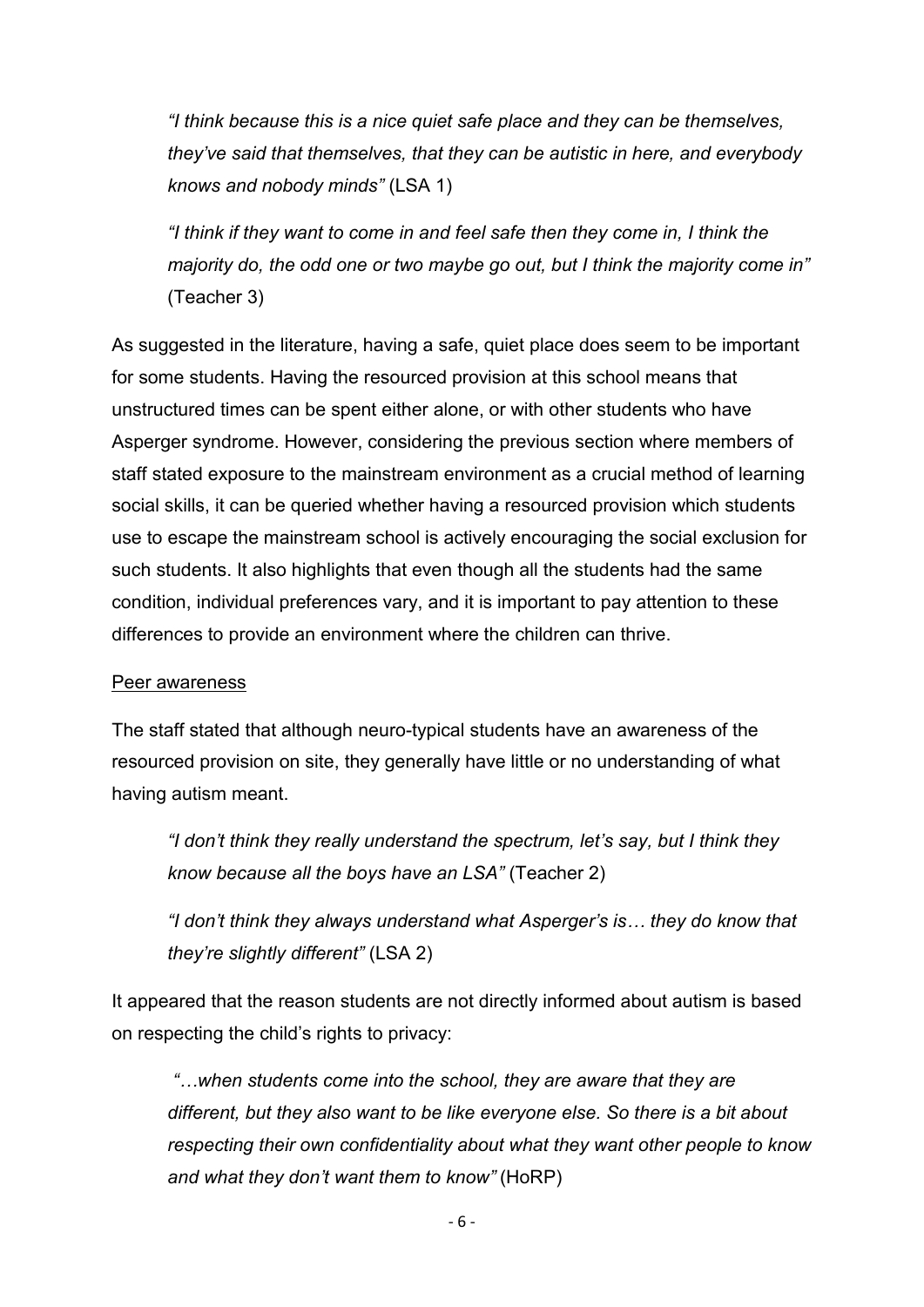Since labels can lead to social disadvantage (Gillman et al., 2000) and often cause misunderstood stereotypes (Humphrey, 2008), it is not surprising that the school choose to keep the students' diagnosis confidential. However, as discussed above, it has been often stated that raising peer awareness is an important aspect for social inclusion. Lack of awareness amongst neuro-typical students about their peers with Asperger syndrome sometimes had a negative impact in this setting. Explaining these consequences a teacher said;

*"I think that sometimes they don't necessarily know how to handle them, they might be sometimes a little bit – scared is maybe a strong word – but certainly anxious or apprehensive about what to say or do in their company, if they don't understand what they are doing"* (Teacher 2)

Another LSA stated;

*"I think they're often labelled with the weird, odd, and perceived as not cool to be friends with I think" (LSA 1)*

It appears that not disclosing the diagnosing of these students is actually leading to informal labels and creating social barriers. Parents were not sure whether neurotypical peers were aware of their child's diagnosis, and some expressed concerns regarding negative peer interaction:

*"My child receives negative peer interaction as a result of his behaviours – some children 'wind him up'. Not sure if this is specifically due to being on the spectrum or just his behaviours"* (Parent 5)

*" There have been times where he has been picked on or led into situations he didn't understand because of being vulnerable to misunderstandings and being over sensitive"* (Parent 7)

There seems to be contradictory expectations between teaching staff and parents with regards to disclosing the diagnosis. It seems then that as Betts et al., (2007) suggested to prevent bullying and isolation, parents and some teaching staff believe that schools should focus on raising peer awareness of the student's unique needs as well as providing an explanation of autism. This notion is supported in the present study by one of the LSAs: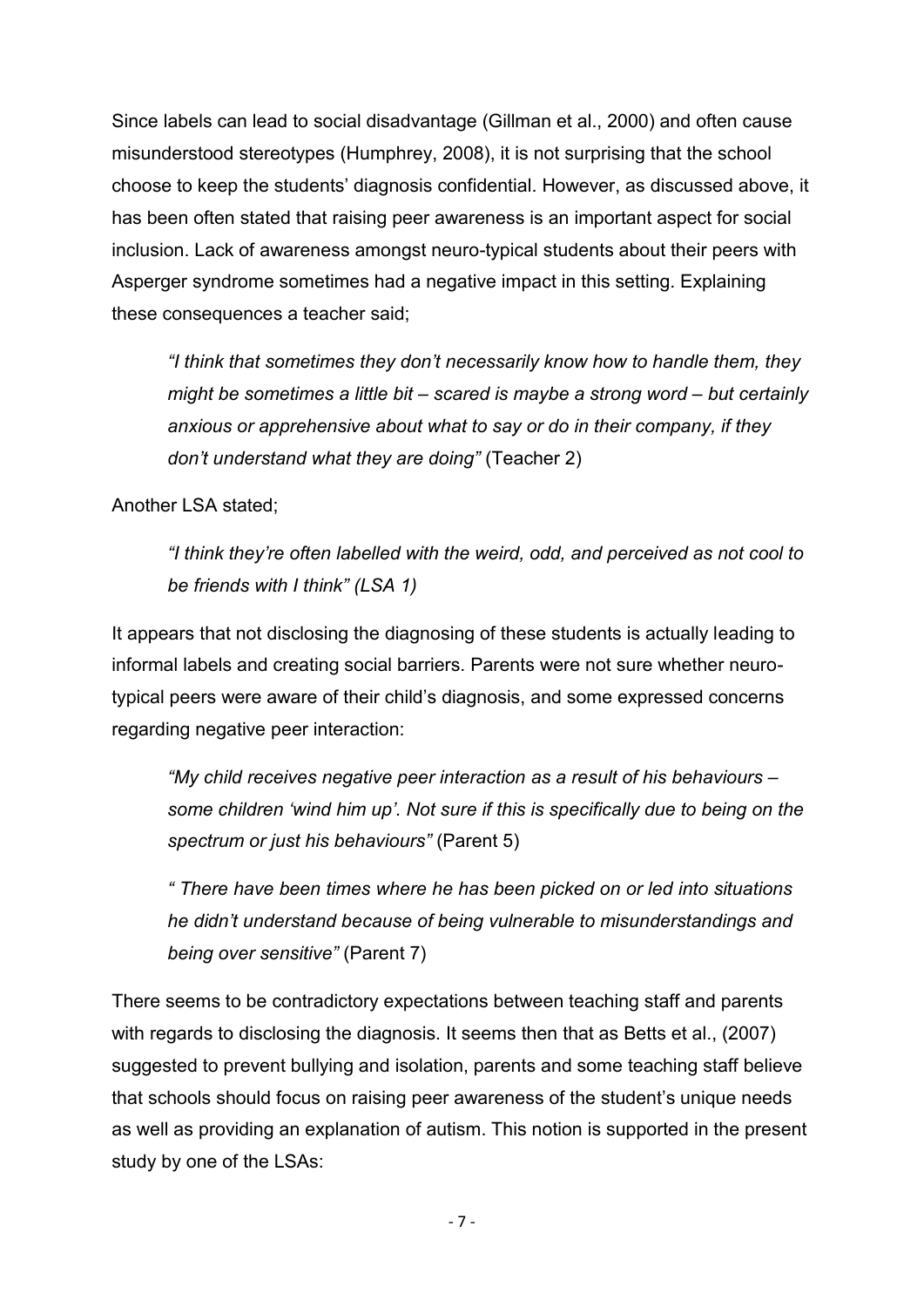*"You get some children that are just, just don't understand why they're behaving differently [….] so yes they do, they do need to know because they need to know why they are displaying the behaviour that they are displaying and understanding why they are doing it*" (LSA 2)

While there was evidence that class discussions are held by the Head of the centre when negative situations arise, perhaps it would be more useful to take preventive measures to avoid unpleasant experiences. However, how can peer awareness be raised without labelling the students attending the resource base is a dilemma that this centre is struggling with, as many others across the country.

# LSA support

Both the behaviour policy and the SEN policy of the school reflect the need to provide additional support for students from the resourced provision. It was found that the majority of support comes from having LSAs during mainstream lessons*.*  However, there was significant evidence in the data that the LSAs attempt to prevent stigmatisation of students by helping others in the class as these LSAs state:

*"It's not a cool thing to have an LSA, not generally, and it depends on the child, I mean some of them are absolutely fine, some are completely oblivious to the uncool factor, whereas some are very conscious of having an LSA and you have to be very different in their lessons"* (LSA 1)

*"What we try and do is mix, and help other children so that the focus is not all on the Asperger's child. Then we become more accepted as the class help rather than just that child, and I think it makes that child feel better as well"*  (LSA 2)

However, views differed amongst the staff as can be seen from this teacher's comment.

*"Other students don't batter an eyelid. They're just used to it, they're not the only ones who have LSA help either, other people have LSA help, and very frequently they will have another adult in the room, going around helping whoever, so you know I don't think it's a problem actually at all."* (Teacher 2)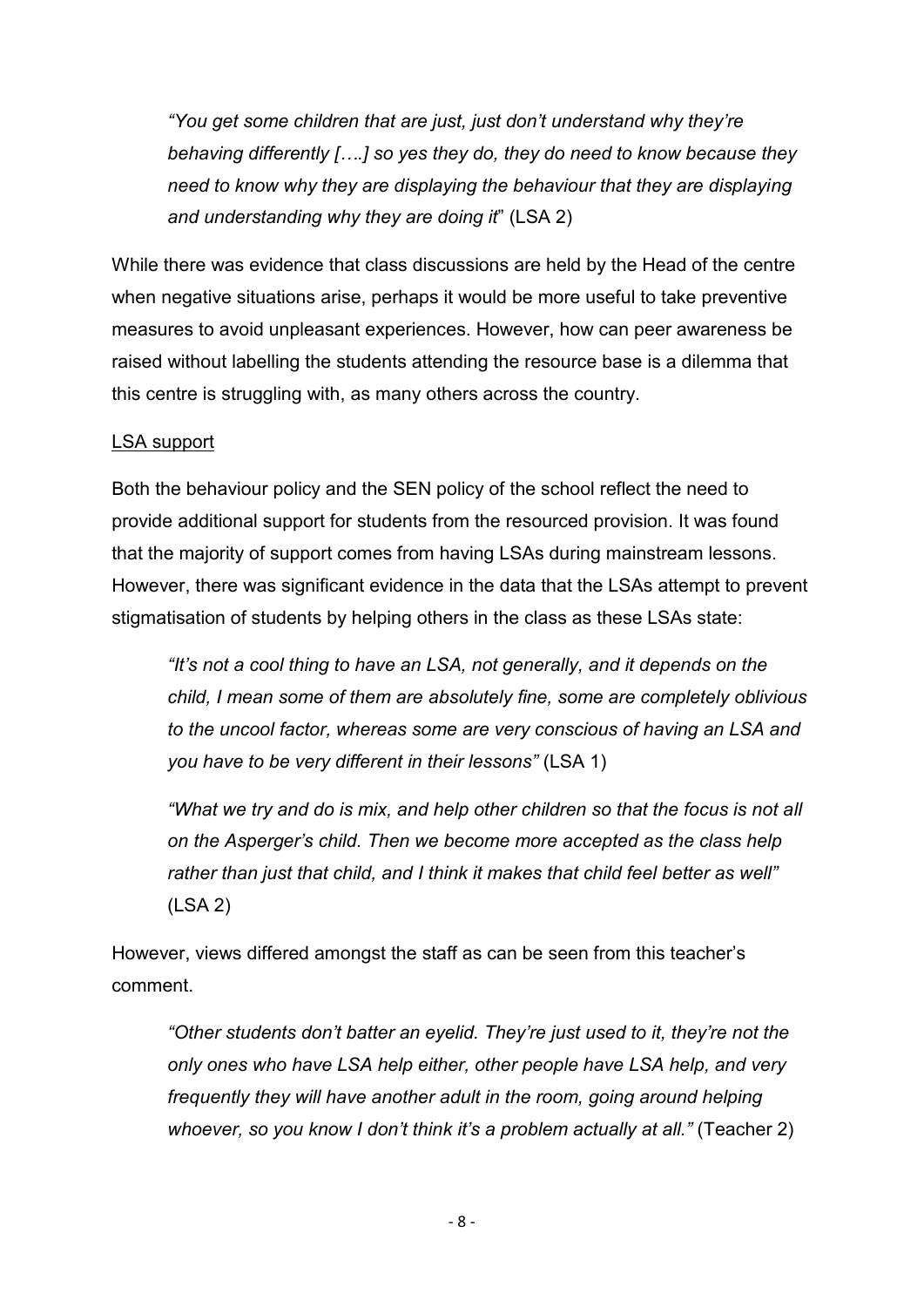It seems then that LSAs in this study were practising what Alborz et al., (2009) suggested about the importance of being a general helper rather than being attached to the child and were aware that this can improve social inclusion and prevent stigmatising, but this view was not held by all members of the staff in this setting.

#### Attitudes to Inclusion

The data from the questionnaires with parents found that the majority of them chose this school for their child specifically due to the resourced provision, because:

*"This school was able to provide ASD support and academic challenge"* (Parent 5)

*"Provided the specialist support necessary to suit child's needs"* (Parent 4)

It seems parents were influenced in their choice of school by the perceived amount of support available. These views of having additional support also influenced their perceptions of the quality of their child's social experiences:

*"*[name of child] *benefits from being in lessons in the mainstream school along with all his peers. At the same time he has the support of the resource to enable him to achieve this"* (Parent 2)

*"He is completely integrated within the mainstream lessons and treated equally, whilst also able to receive extra support when needed"* (Parent 3)

These views are similar to those found by Whitaker (2007), that parents are more optimistic towards inclusive provision for their child due to the added support from the resource. However, it was unclear whether they considered that such a provision actually encourages the social inclusion of their child.

Similarly, it was found that having a resourced provision influenced staff attitudes towards inclusion, overall staff members linked the additional support available to a positive social experience for students with Asperger syndrome:

*"I think that that support, that resourced provision, that works, you know, those students come out with good to excellent GCSE results and things like that, but they also come out of it as well rounded individuals who, again, slot into some of the boxes that society dictates…"* (Teacher 1)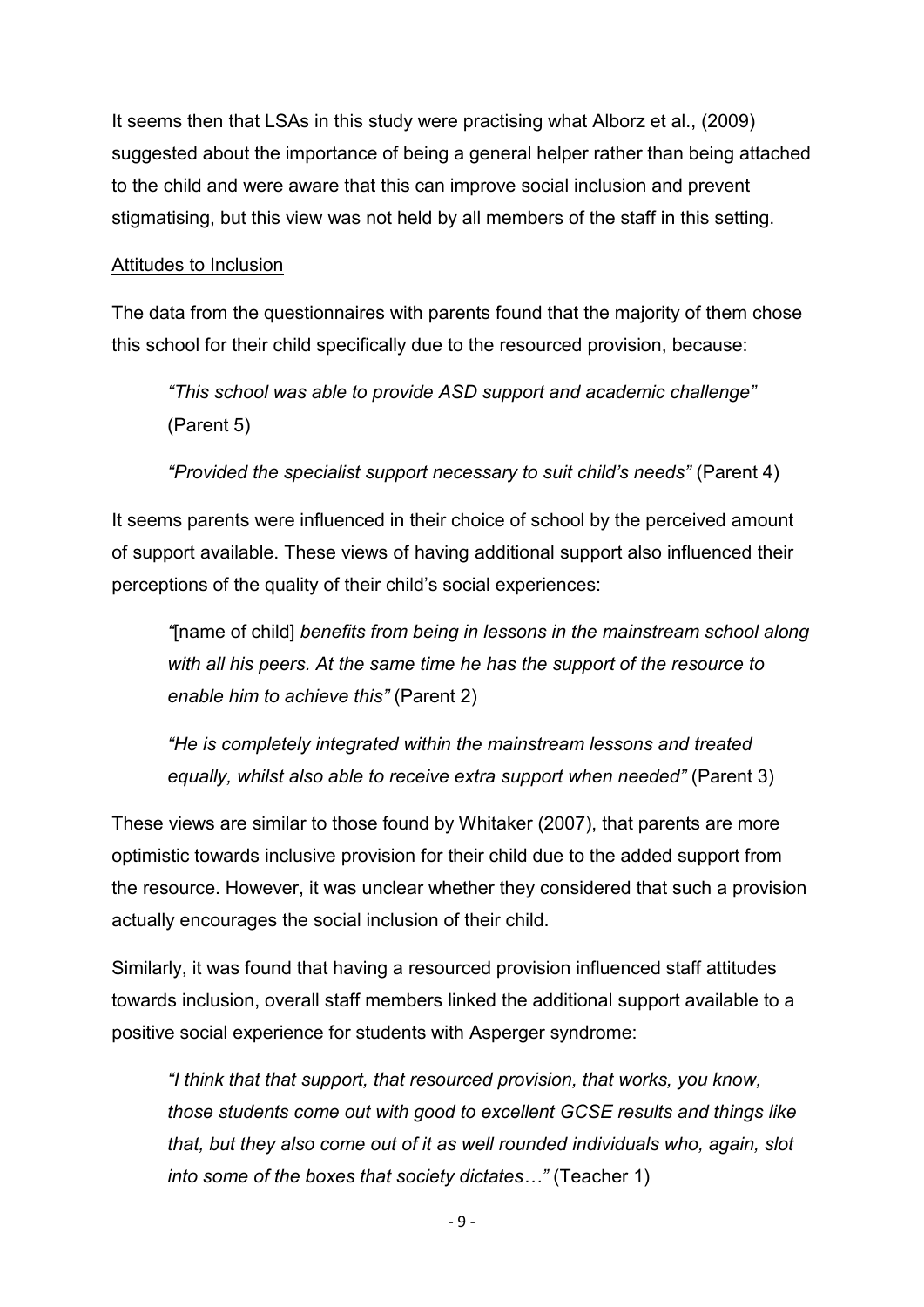This supports the literature which correlates the perceived amount of support in schools with positive staff attitudes on inclusion (Emam and Farrell, 2009; Humphrey and Lewis, 2008). However, the findings were inconsistent, as there was evidence that some members of staff still perceived inclusion as not working for all students on the spectrum:

*"I am a believer in inclusion I do think that, you know, a blind student or a deaf student should be able to access mainstream like everybody else […] but with [name of child] his maturity level and understanding does have an impact on him, and he's a rare case I would say, but honestly I don't know* [if the current school is more beneficial than a special school]" (Teacher 3)

Similarly another teacher said;

*"I think there's been times with a couple of the students where it's been like, you know, can we really do this. Are we specialist enough, do we have enough time, or, are they in the right place."* (Teacher 4)

It appears then that some members of staff feel that inclusion within a mainstream school, even with a resourced provision, does not always work for all students with autism. Staff with both views considered successful inclusion to be related to academic achievement and not necessarily with social inclusion.

# **Limitations and conclusion**

Although most of the staff involved in the resource base and parents of the children in the base were included, this study is based in one school setting and has a relatively small sample size. It will be hard to generalise the findings from this study to all resource bases across the country. This study did not involve student voice to find out how they experience social inclusion. This would be an area that future studies should focus on.

In spite of these limitations, the study does provide insights on the impact of a resource base for social inclusion of students with Asperger syndrome in a secondary school. This study builds upon existing knowledge of the strategies which can help in promoting the social inclusion of students on the autism spectrum in mainstream secondary schools. These include teaching social skills, having a safe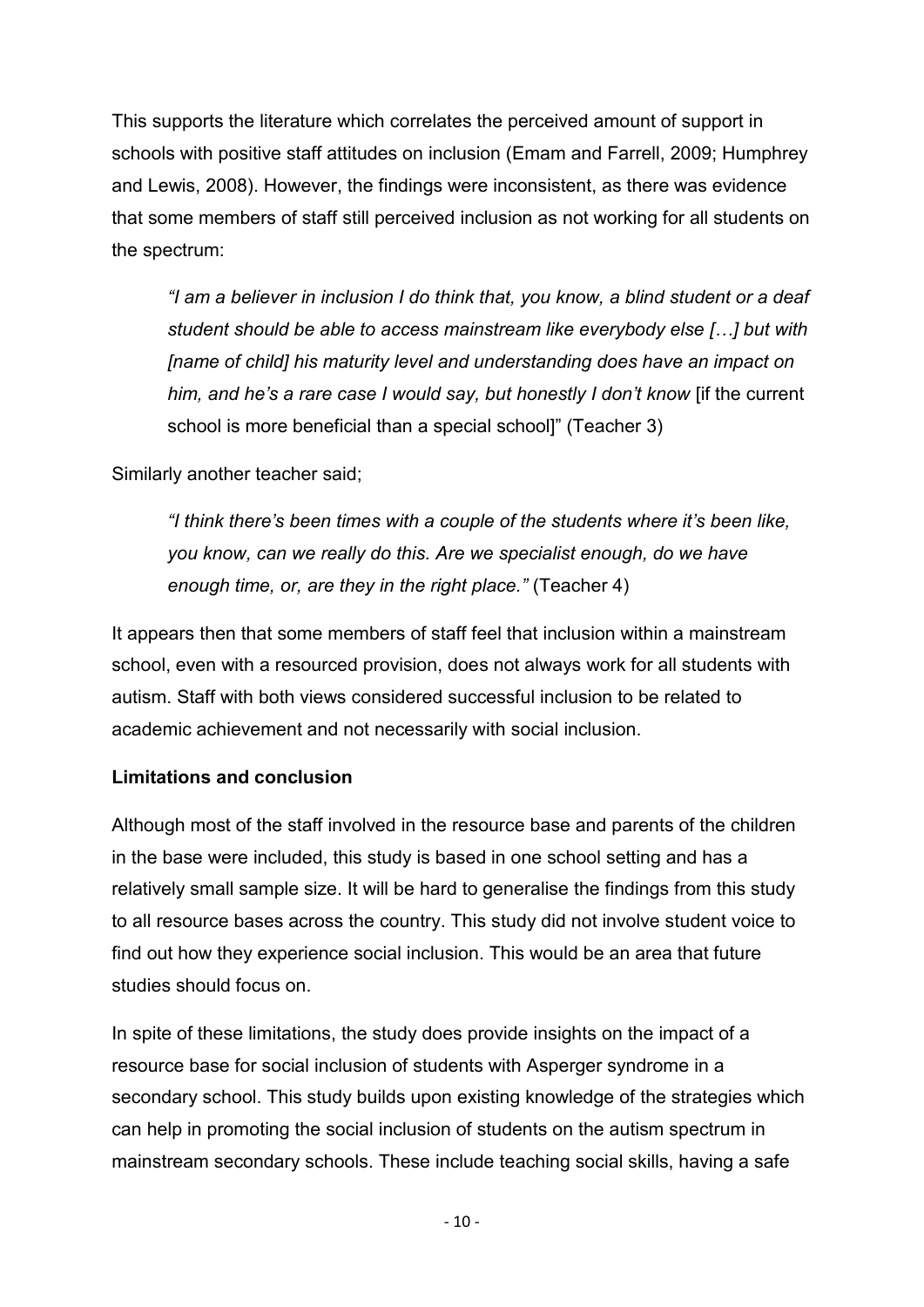space and LSAs providing class support as opposed to 1:1 support. It also highlights the tension involved in raising peer awareness about a child's SEN. As the views around this varied across the staff and the parents, this may have to be done in a sensitive way. However, there should still be whole school awareness opportunities in successful social inclusion has to take place.

The findings support what was found in previous studies that the perceptions of the success of inclusion by both staff and parents can be influenced by the perceived level of support available in school. In general, having a resourced provision meant that staff members and parents perceived a positive experience of schooling for students with Asperger syndrome, however the findings were inconsistent and reflected some teachers' reservations about mainstream schools being able to meet the needs of all individuals on the spectrum. This highlights that in spite of having resources within school, teachers attitudes can vary on the issue of inclusion. Staff also focused more on the academic achievement rather than the social inclusion which relates to the existing confusion in the definition of the term inclusion. It appears then that even in a condition where social difficulties are considered as a core area of need; social inclusion is not always the priority in school settings and that even with additional support not all teachers feel that inclusion is the best approach for all children with autism. Both these findings highlight the importance of continuing to raise awareness of autism spectrum within mainstream schools in the UK and considering alternative ways of supporting this young people.

# **References**

Alborz, A., Pearson, D., Farrell, P. and Howes, A. (2009) *The Impact of Adult Support Staff on Pupils and Mainstream Schools: a systematic review.* [Online] Available at:

[http://eppi.ioe.ac.uk/cms/LinkClick.aspx?fileticket=w423SGddbGM%3d&tabid=2438](http://eppi.ioe.ac.uk/cms/LinkClick.aspx?fileticket=w423SGddbGM%3d&tabid=2438&mid=4540) [&mid=4540](http://eppi.ioe.ac.uk/cms/LinkClick.aspx?fileticket=w423SGddbGM%3d&tabid=2438&mid=4540) (Accessed on 21st February 2016)

Avramidis, E. and Norwich, B. (2002) 'Teachers attitudes towards integration/inclusion: a review of the literature', *European Journal of Special Needs Education,* 17 (2), 129-147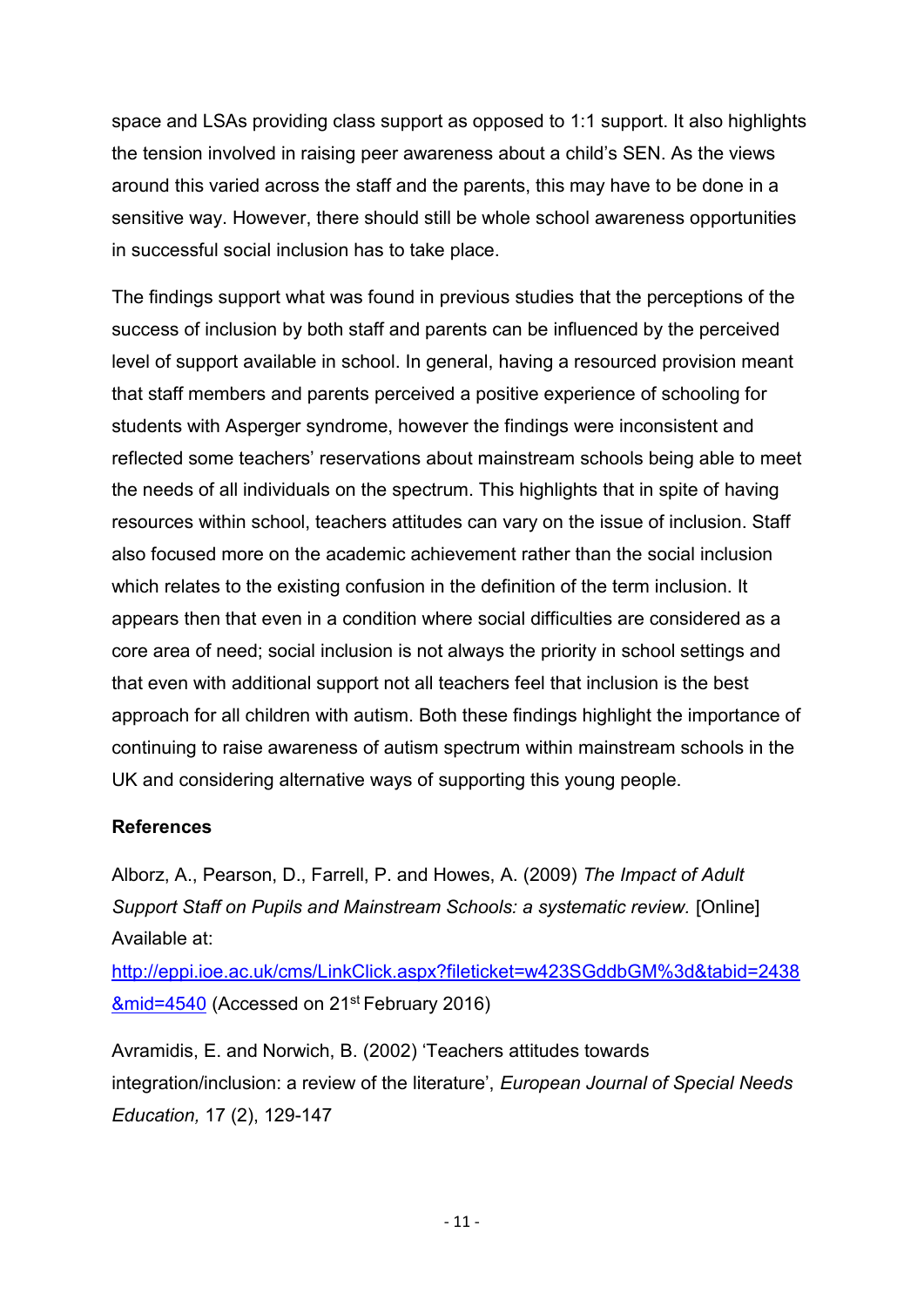Boutot, E.A. (2007) 'Fitting in: tips for promoting acceptance and friendships for students with autism spectrum disorders in inclusive classrooms', *Interventions in School and Clinic,* 42 (3), 151-161

Cappadocia, M.C., Weiss, J.A. and Popler, D. (2012) 'Bullying experiences among children and youth with autism spectrum disorders', *Journal of Autism and Developmental Disorders,* 42, 266-277

Cohen, L., Manion, L. and Morrison, K. (2011) *Research Methods in Education.* (7th edn.) Oxon: Routledge

DfE (2011) *Support and Aspiration: A new approach to special educational needs and disability.* London: The Stationery Office.

Dybvik, A.C. (2004) 'Autism and the inclusion mandate: what happens when children with severe disabilities like autism are taught in regular classrooms? Daniel knows', *Education Next,* 42 (8), 43-49

Emam, M.M. and Farrell, P. (2009) 'Tensions experienced by teachers and their views of support for pupils with autism spectrum disorders in mainstream schools', *European Journal of Special Needs Education,* 24 (4), 407-422

Farrell, P. (2001) 'Special education in the last twenty years: have things really got better?', *British Journal of Special Education,* 28 (1), 3-9

Farrell, P., Dyson, A., Polat, F., Hutcheson, G. and Gallannaugh, F. (2007) 'SEN Inclusion and pupil achievement', *Journal of Research in Special Educational Needs,*  7 (3), 172-178

Frederickson, N. and Furnham, A. (2004) 'Peer-assessed behavioural characteristics and sociometric rejection: Differences between pupils who have moderate learning difficulties and their mainstream peers', *British Journal of Educational Psychology*, 74 (3), 391-410

Frederickson, N., Jones, A.P. and Lang, J. (2010) 'Inclusive provision options for pupils on the autistic spectrum', *Journal of Research in Special Educational Needs,*  10 (2), 63-73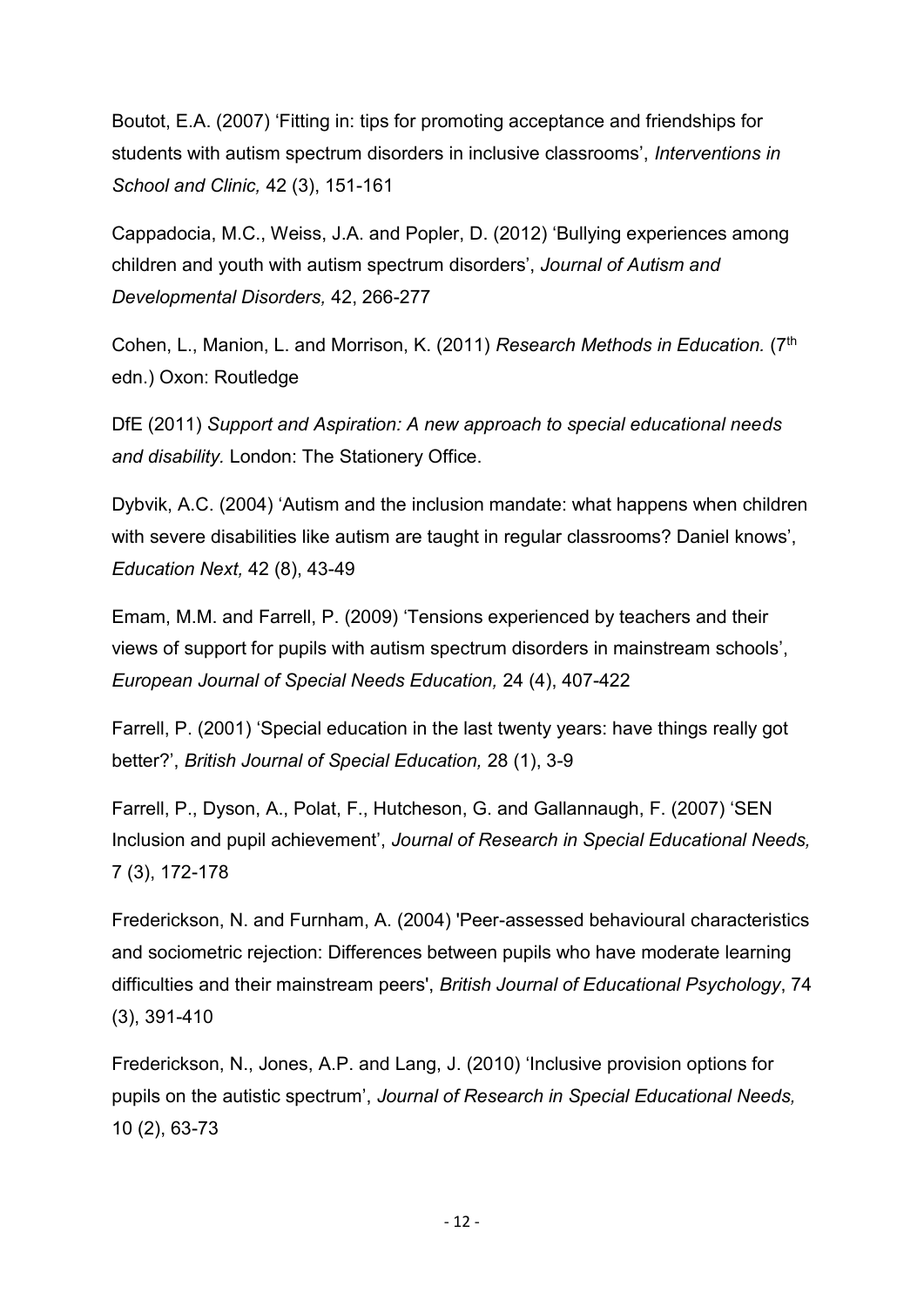Gillman, M., Heyman, B., and Swain, J. (2000) 'What's in a name? The implications of diagnosis for people with learning difficulties and their family carers', *Disability and Society,* 15, 389-409

Gray, C. (1998) 'Social Stories and Comic Strip Conversations with students with Asperger Syndrome and High Functioning Autism.' In: E. Schopler, G. Mesibov & L. Kunce (Eds.), *Asperger Syndrome or High Functioning Autism? (*pp. 167198). New York: Plenum Press

Great Britain. Parliament. House of Commons. (2006) *Special Educational Needs,* Third Report of Session 2005-2006. London: The Stationery Office. (HC 478-1)

Humphrey, N. (2008) 'Including pupils with autistic spectrum disorders in mainstream schools', *Support for Learning,* 23 (1), 41-47

Humphrey, N. and Lewis, S. (2008) 'What does inclusion mean for pupils on the autistic spectrum in mainstream secondary schools?', *Journal of Research in Special Educational Needs,* 8 (3), 132-140

Humphrey, N., and Parkinson, G. (2006) 'Research on interventions for children and young people on the autistic spectrum: a critical perspective', *Journal of Research in Special Educational Needs,* 6 (2), 76-86

Humphrey, N. and Symes, W. (2010) 'Responses to bullying and use of social support among pupils with autism spectrum disorders (ASDs) in mainstream schools: a qualitative study', *Journal of Research in Special Educational Needs,* 10 (2), 82-90

Jones, A. P. and Frederickson, N. (2010) 'Multi-informant predictors of social inclusion for students with autism spectrum disorders attending mainstream school', *Journal of Autism and Developmental Disorders,* 40 (9), 1094-1103

Jones, G., English, A., Guldberg, K., Jordan, R., Richardson, P. and Waltz, M. (2008) *Education Provision for children on the autistic spectrum living in England: a review of current practice, issues and challenges.* London: Autism Education Trust

Jordan, R. (2005) 'Managing autism and Asperger's syndrome in current educational provision', *Pediatric Rehabilitation,* 8 (2), 104-112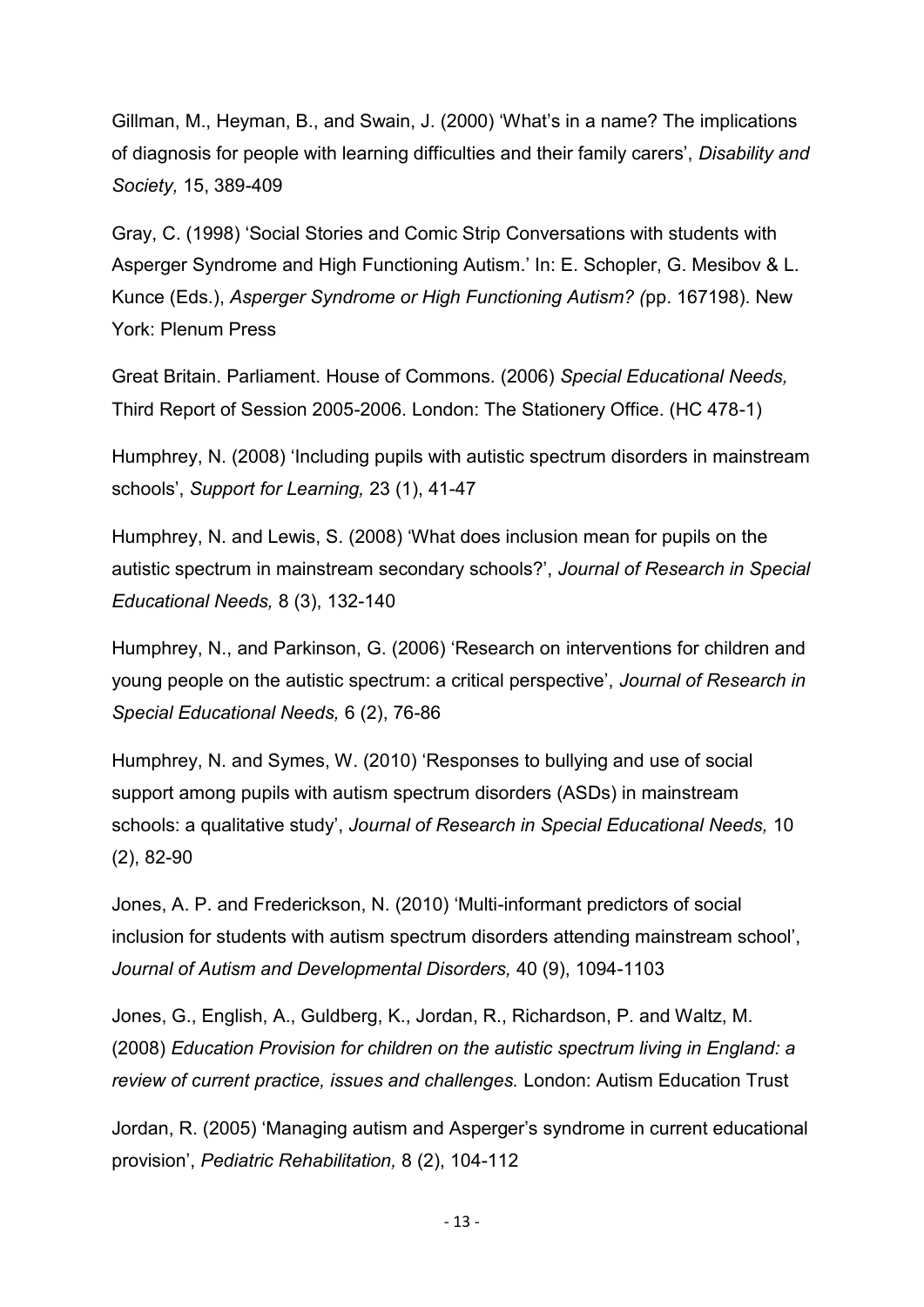Jordan, R. (2008) 'Autistic spectrum disorders: a challenge and a model for inclusion in education', *British Journal of Special Education,* 35 (1), 11-15

Kalambouka, A., Farrell, P., Dyson, A. and Kaplan, I. (2007) 'The impact of placing pupils with special educational needs in mainstream schools on the achievement of their peers', *Educational Research,* 49 (4), 365-382

Lewis, A. (1993) 'Integration, education and rights', *British Educational Research Journal,* 19 (3), 291

Locke, J., Ishijima, E.H., Kasari, C. and London, N. (2010) 'Loneliness, friendship quality and the social networks of adolescents with high-functioning autism in an inclusive school setting', *Journal of Research in Special Educational Needs,* 10 (2), 74-81

Moore, C. (2007) 'Speaking as a parent: thoughts about educational inclusion for autistic children', in Cigman, R. (eds), *Included or Excluded? The Challenge of Mainstream for some SEN Children,* 34-41. London: Routledge

Myles, B., and Simpson, R. (2001), 'Understanding the hidden curriculum: an essential social skill for children and youth with Asperger Syndrome', *Intervention in School and Clinic*, 36 (5), 279-286

Ofsted (2006) *Inclusion: Does it matter where pupils are taught?* [Online] Available at: *<https://www.education.gov.uk/publications/.../HMI-2535.doc.doc>* (Accessed on 21st February 2015)

Park, M., and Chitiyo, M. (2009) 'A Proposed Conceptual Framework for Teachers' Attitudes towards Children with Autism', *Southeastern Teacher Education Journal*, 2 (4), 43-56

Rix, J., Hall, K., Nind, M., Sheehy, K. and Wearmouth, J. (2009) 'What pedagogical approaches can effectively include children with special educational needs in mainstream classrooms? A systematic literature review', *Support for learning,* 24 (2), 86-94